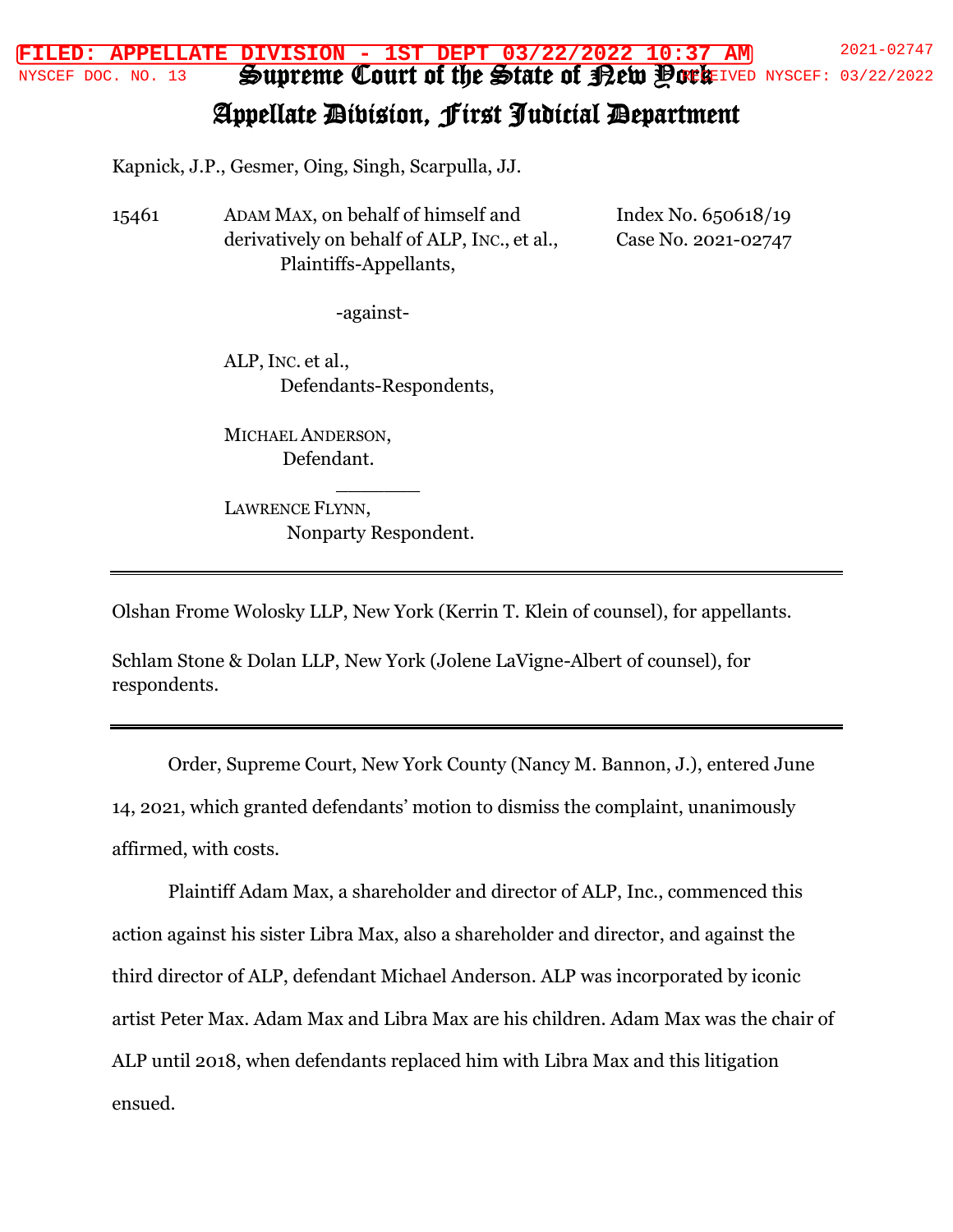In the amended complaint, plaintiffs assert personal and derivative causes of action for (1) breach of fiduciary duty; (2) appointment of a receiver pursuant to CPLR 6401(a) and Business Corporation Law § 1202(3); (3) declaratory judgment voiding a December 10, 2018 board meeting pursuant to Business Corporation Law § 619; (4) attorneys' fees pursuant to Business Corporation Law § 626; (5) removal of defendants as directors and officers pursuant to Business Corporation Law §§ 706(d) and 716(c); (6) an accounting; and (7) breach of the duties of diligence, care, and skill. ALP is named as both a plaintiff and a nominal defendant on plaintiffs' derivative causes of action.

The motion court properly dismissed plaintiffs' causes of action alleging breach of fiduciary duty and negligence. The law is well settled that the business judgment rule "bars judicial inquiry into actions of corporate directors taken in good faith and in the exercise of honest judgment in the lawful and legitimate furtherance of corporate purposes" (*Consumers Union of U.S., Inc. v State of New York*, 5 NY3d 327, 360 [2005] [quoting *Auerbach v Bennett*, 47 NY2d 619, 629 [1979]). While plaintiffs might disagree with decisions of ALP's Board of Directors, a cause of action will not lie where, as here, the complaint "merely alleges that a course of action other than that pursued by the board of directors would have been more advantageous" (*Amfesco Indus. Inc. v Greenblatt*, 172 AD2d 261, 264 [1st Dept 1991]). The amended complaint's conclusory allegations are therefore insufficient to overcome the "powerful presumptions of the business judgment rule" (*Kimeldorf v First Union Real Estate Equity & Mtge. Invs.*, 309 AD2d 151, 155 [1st Dept 2003], quoting *Wilson v Tully*, 243 AD2d 229, 232 [1st Dept 1998] [internal quotations omitted]).

Plaintiffs' claims asserted against defendants in their capacity as directors are also barred by the exculpation clause in ALP's certificate of incorporation. In New York,

2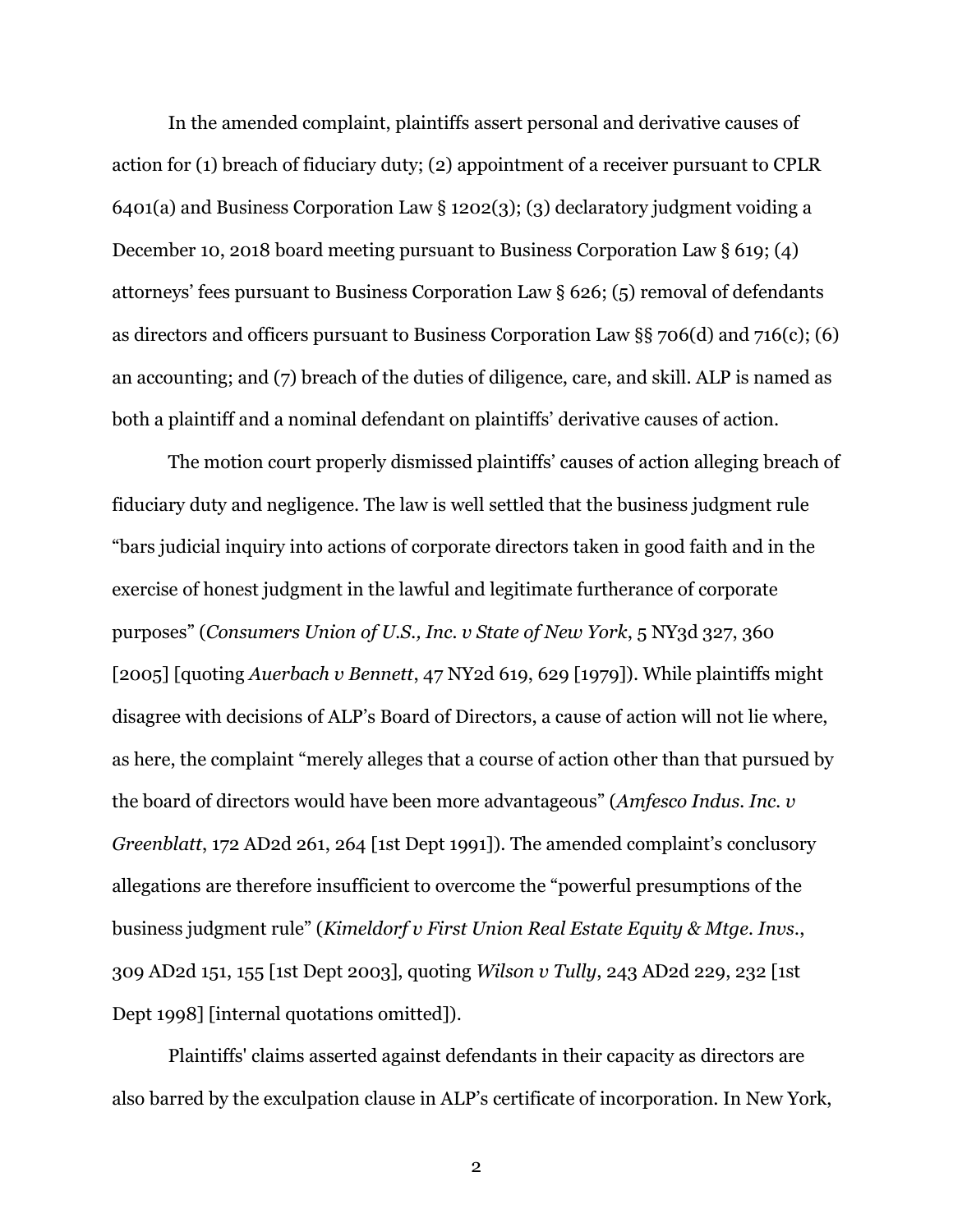a shareholder's right to bring a derivative action against directors for breach of duty is expressly subject "to any provision of the certificate of incorporation" authorized by Business Corporation Law § 402(b) (Business Corporation Law § 720[a][1]). Plaintiffs' attempts to plead around the exculpatory language are conclusory, and insufficient to overcome the protections in the company's governing documents (*see Retirement Plan for Gen. Empls. of the City of N. Miami Beach v McGraw*, 2016 NY Slip Op 32654[U] [Sup Ct, NY County 2016], *affd* 158 AD3d 494 [1st Dept 2018]).

Plaintiffs' arguments that the amended complaint alleged bad faith as to the attorneys' fees that Libra Max allegedly recouped from ALP are also insufficient. Plaintiff's allegations concerning legal fees are conclusory assertions of corporate waste that do not sufficiently plead bad faith. Further, while plaintiffs allege that Libra Max conspired with her father's former wife to provide false information to a New York Times reporter, they do not specifically state the contents of the allegedly false information, and have otherwise failed to allege this claim with sufficient particularity (CPLR 3016[b]; *see Burry v Madison Park Owner LLC*, 84 AD3d 699, 700 [1st Dept 2011]).

Plaintiffs' collateral claims for an accounting, attorneys' fees, and for the removal of defendants as directors and officers fail because the underlying claims are not viable.

3